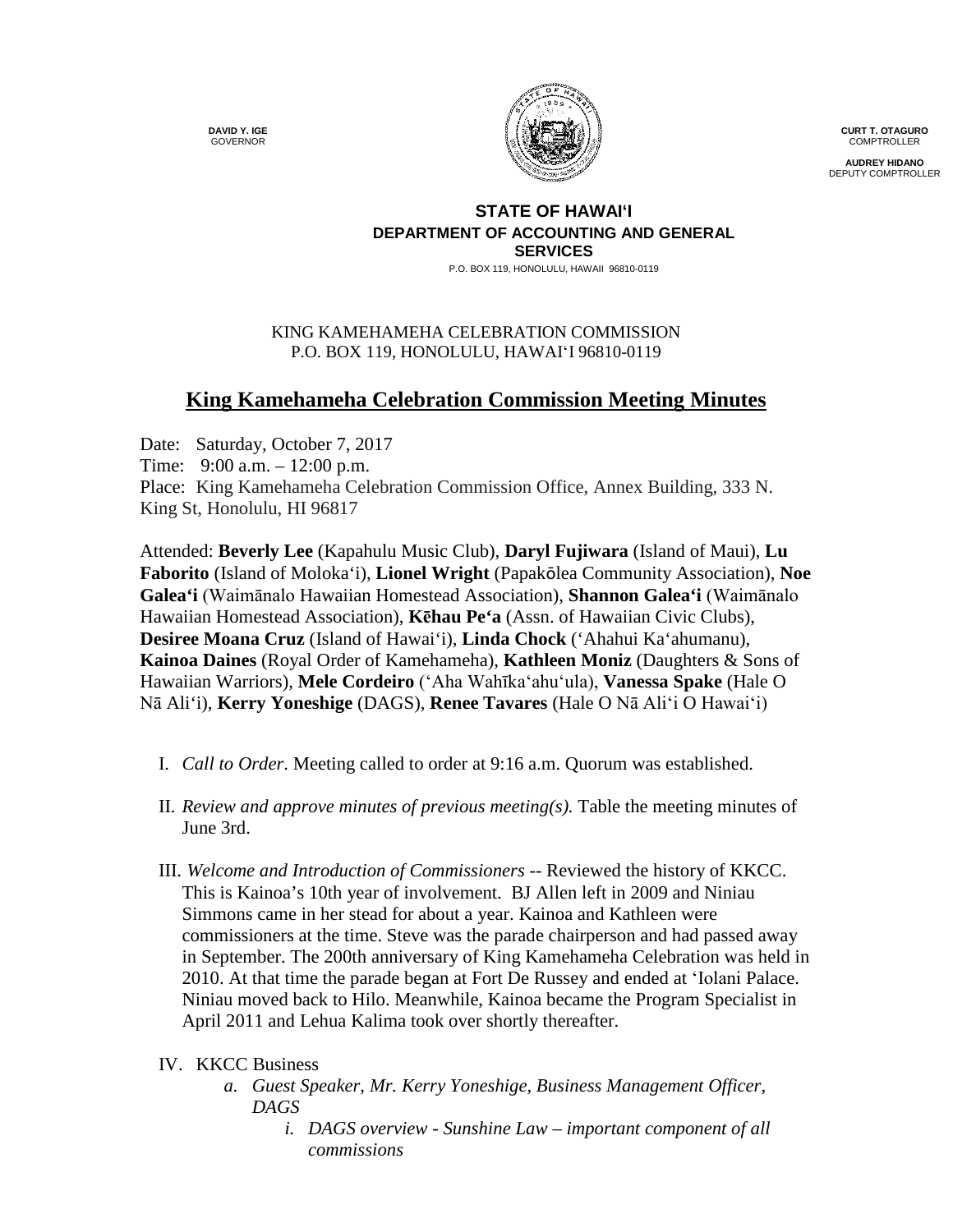- 1. Governor Cayetano ordered the Program specialist to be paid, but it didn't continue due to lack of funds. In 2003, a letter was drafted– see Excerpts from Attorney General's Letter dated May 1, 2003.
- 2. DAGS' kuleana make sure administrative and hiring processes are followed and to also make sure the board of commission follows the procurement laws, etc.
- 3. Three key components DAGS can't control the boards and commissions, they make sure the policies are being followed, and that the budget flows to the government agency. In order to obtain procurement staff, (s)he must be a state employee.
- 4. Requirement: take at least 18-19 classes it can be another agency like OHA to be a funding mechanism. However, no money to pay someone and no money to procure.
- 5. The problem is that there are over 200 boards and commissions yet only 1-2 people handling them systemwide.
	- a. Lu questioned: is everyone sworn in? yes, Stacy Clayton is no longer a commissioner.
- 6. Sunshine Law Review The Sunshine Law (SL) is Hawaiʻi's open meetings' law. It governs the way all State and County boards must conduct their official business. The Office of Information Practices (OIP) has been the agency in charge of administering the SL since 1998. The SL is codified as part 1 of Chapter 92, Hawaiʻi Revised Statutes. The SL allows the public to weigh-in on decisions after commissions meet and make decisions at their hālāwai (meeting).
- 7. Sunshine Law Highlights (corresponding with PowerPoint presentation)
	- a. Boards and commissions (B&C) can form investigative committees (IC) and standing committees (SC).
	- b. Procedure IC and SC provide a report; B&C vote, make decisions and approve minutes; minutes are posted onto the website for public perusal.
	- c. Only order of agenda may be revised, no additions or changes are allowed.
	- d. Executive sessions are allowed for personnel decisions (pay raises, hiring decisions), legal issues (solicitation for huge contract, evaluation), review of executive director performance.
	- e. Outer island teleconferencing is permissible if it's in a public place to welcome people to attend and is indicated on the agenda. Otherwise votes don't count.
	- f. The SL's Purpose protect public's right to know.
	- g. Accepting testimony board may establish rules on the public testimony.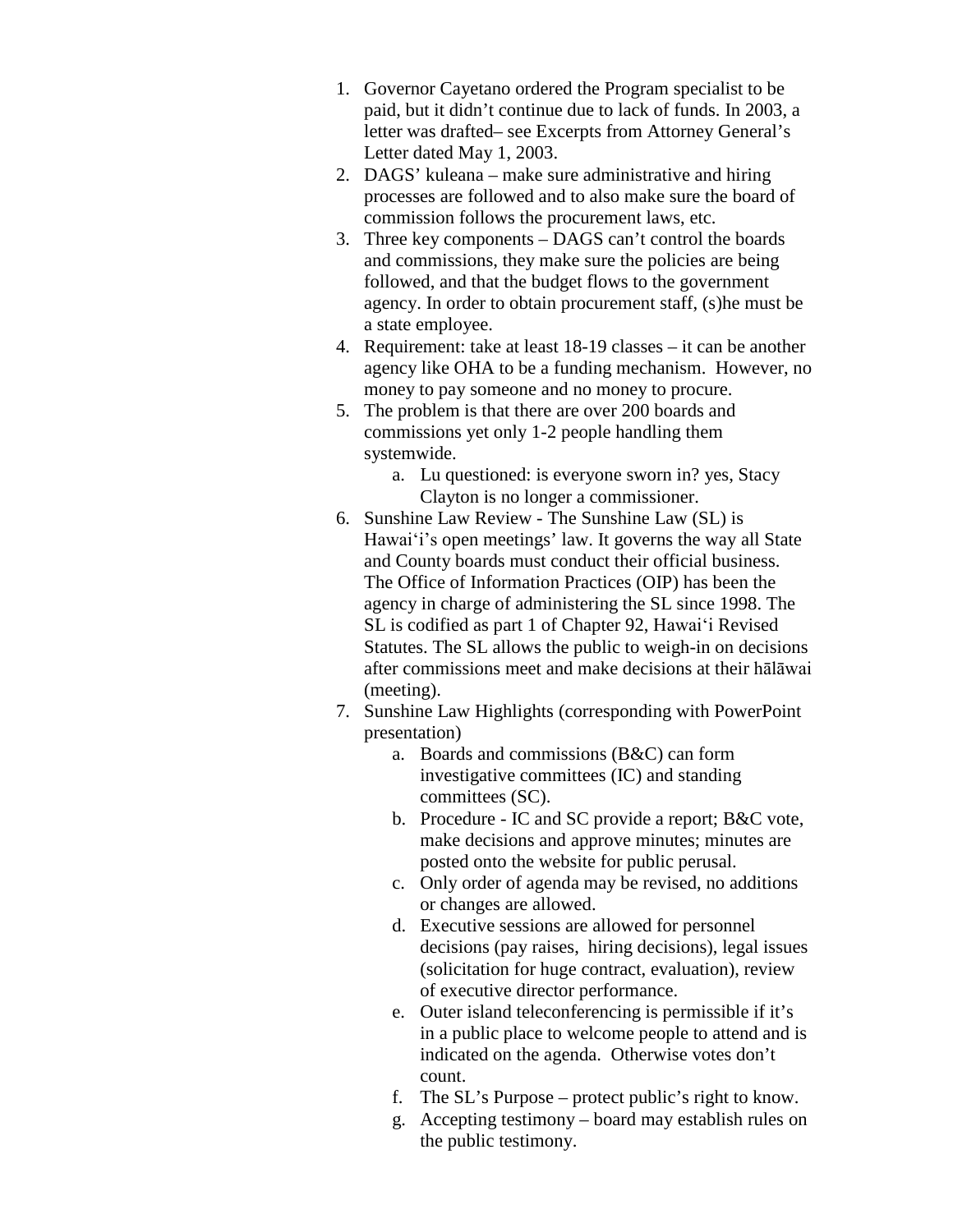- h. Minutes must have a summary of testimonies identify people by their name & credible organization.
- i. May distribute information via e-mail but not permitted when weighing-in on the issue at hand.
- j. Serially is defined as calling someone about an idea and then the recipient calls another.
- k. Reasons for a closed meeting must be announced.
- l. Public can attend at any location. All interested persons may present and/or write testimony on an agenda item.
- m. Posts on State calendar and has now become law.
- n. If help is needed, Attorney of the Day (AOD) is available, Monday to Friday.
- 8. What does the law speak to SC? Similar to an IC who has an objective, brings report to the board, then the board votes. Once objective is fulfilled, SC (& IC) can be dissolved.
- 9. DAGS adds us to the budget, yet it's been rejected DAGS is supportive of us asking private organizations for funding.
- 10. Since 2003, we tried to get funding for the Arts Program Specialist position, yet unsuccessful – got funding, however, from Office of Hawaiian Affairs (OHA) and Hawaiʻi Tourism Authority (HTA) – an easier avenue to receive funding.
- 11. HTA sends their checks to DAGS, we are not necessarily attached to DAGS – they cannot control or supervise.
- 12. Valuable haʻawina (lesson) for Kerry address the King by his name, King Kamehameha.
- 13. The commission's relationship with DAGS is much better now.

Break taken, resumed at 10:44 a.m.

- b. *Financial Report* refer to Kamehameha Day Celebration Budget 2017 as of 10/6/17
	- i. Finances no budget for 5 years. Are we unable to fill and maintain Arts Program Specialist position? No staff – contracted with Hawai'i Maoli  $(HM)$  – funding goes to them, then HM pays our bills for now. Maile Alau – not present, on vacation – projected budget attached to HTA and we're waiting for final payment of \$16,000.
		- 1. With HTA they're spending money on advertising, procurement rules and laws are different as they are now under DAGS. Being under DAGS is making it more difficult.
		- 2. Requesting money marketing tools for them newspaper ads – some money goes to marketing.
		- 3. Be proactive in seeking funds. a. Lu found \$10,000 via Matson.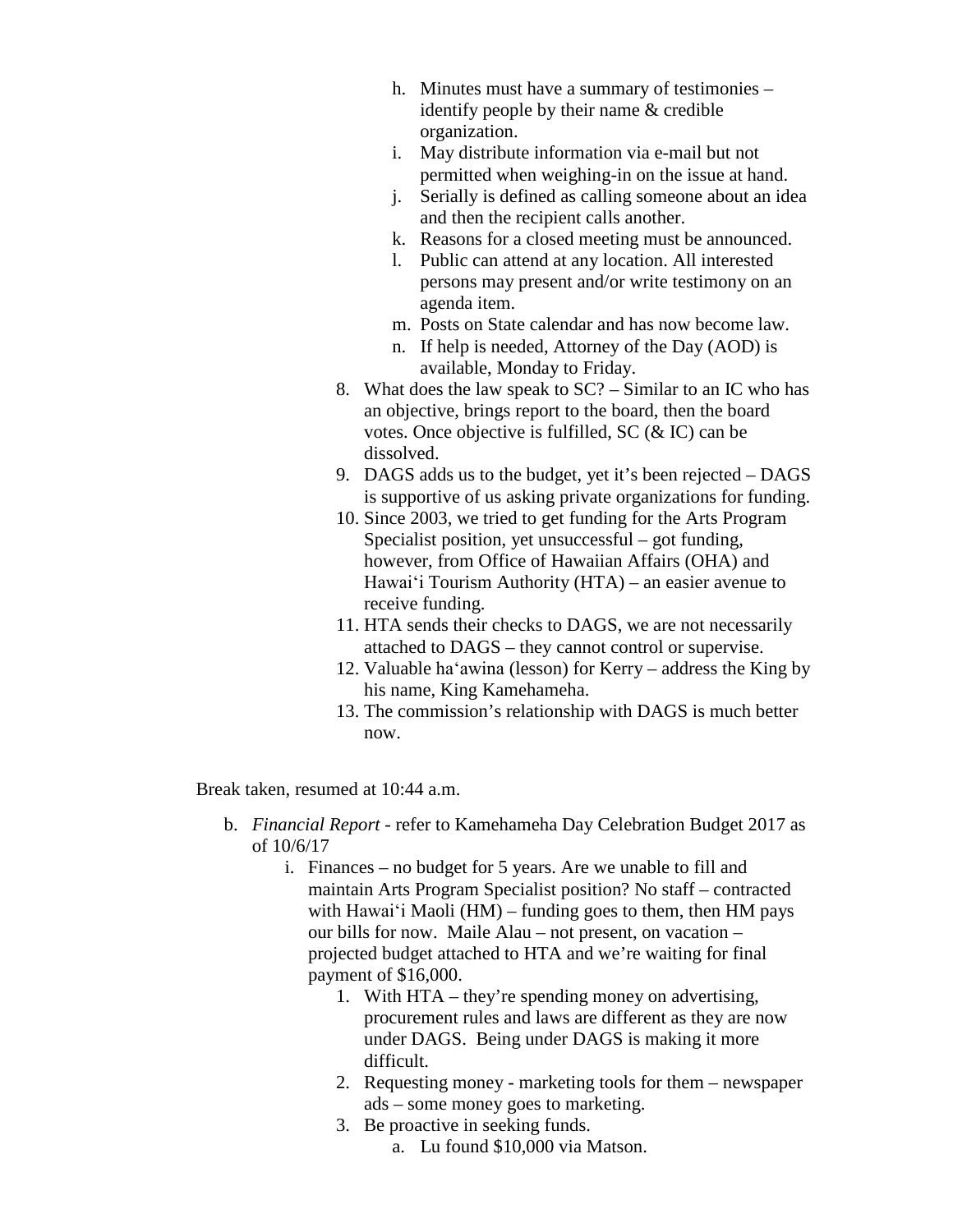- 4. How can we capitalize funds in order to continue to honor King Kamehameha?
- 5. \$12,000 checks are to be written to HM instead of KKCC.
- 6. We cannot make promises to companies for funding as the individual is being held responsible.
- 7. Donate and make detail HM can take in a lot of money, Pōhai o Kamehameha cannot accept as much as HM.
- 8. T-shirt sales income not yet inputted in the financial report.
- 9. Parade participants fee: \$25 non-profit, \$50 all others
- *c. Hoʻolauleʻa – revenue opportunity*
	- i. Kamakana mentioned that he may not do it next year, which means it will be someone else's kuleana.
		- 1. 2009 2010 kicked off at the palace Ho'olaule'a Waimānalo inherited it and worked hard all of these years.
		- 2. Considering hiring a production agency and we only manage the money.
			- a. Request For Proposal (RFP) for people to bid on, hire the best group to run the Hoʻolauleʻa at the park.
			- b. Must have 3 commissioners in IC
				- i. DTL does the marketing.
				- ii. HM does the financial part.
		- 3. If you have the contact, work with putting a sponsorship package together, introduce to us, decisions will be made
- d. *Commission Reports* Kamehameha Schools Alumni Association need to fill seat.
- e. *SB601* 2 purposes we are bound by statute and comptroller testimony.
	- i. general funds need for staff positions.
	- ii. want to change the bill's structure need Lānaʻi, Daughters of Hawaiʻi (they used to have a seat in the commission) agreed to rejoin but needs to pass legislation.
	- iii. Willing to intro a bill  $-2$  separate bills funding and seats  $-$  does it make sense for your organization? Why or why not? – submit an information packet to be aware and prepared – time frame – Jan. 2018.
	- iv. Need to draft an initial bill.
	- v. Companion bill which senators and reps make sense to author the bills – DeCoite is sitting on financial – co-sponsor the bill, read the bill – it's the statute – edits (Senator Espero is in the intro) take it back to your organizations and ask your head people for their manaʻo (thoughts, feedback) – it's an act of Congress.
	- vi. Kainoa needs more backup we need the buy-in Leimomi Khan – maʻa (is accustomed to) at bill writing – people sitting on the committee don't have to be commissioners.
	- vii. Propose a separate meeting to draft a bill bill submitted before was opposed by DAGS – we need to be supported by DAGS.
	- viii. Body of 601 separated into 2 bills: seeking funds and additional commissioner seats.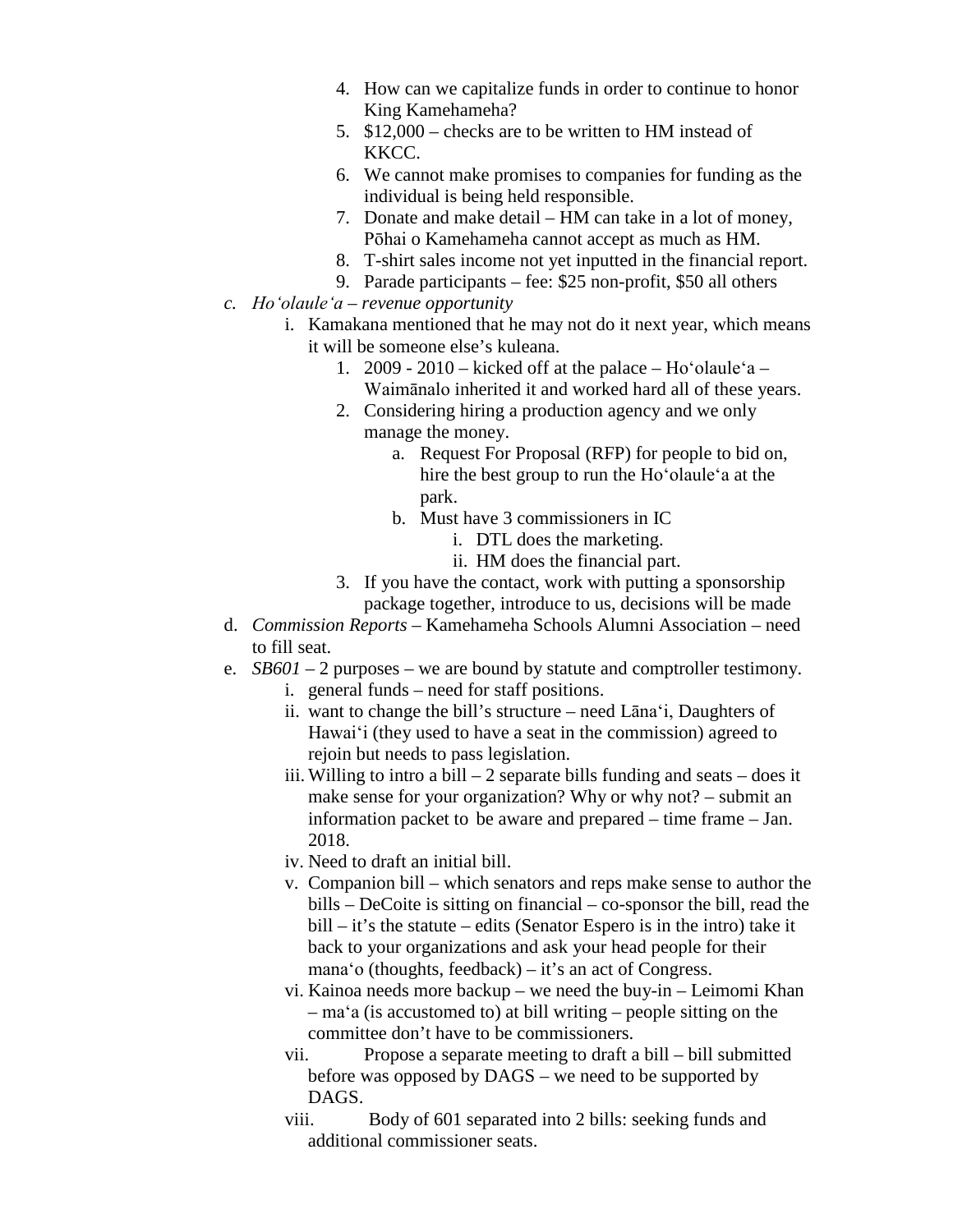- ix. Copy and paste and sign, support letters from every organization, bill won't be finalized until Jan – lobbyists are in force.
- x. Oral testimonies count also, speak to the district reps as well Sylvia Luke – with Papakōlea.
- xi. Funding is necessary
- xii. SHAW represent another voice commission started in 1939 - Oahu focused.
- xiii. Timeline e-mail Kainoa.
- *f. Vote to Establish IC*
	- *i. Election of Commission Officers/Executive Committee*
		- 1. Vice chair runs meeting in Kainoa's absence, involved with DAGS. Daryl nominated Bev, Bev accepted - Vice Chair.
		- 2. Finance Chair oversees the books with HM. Bev nominated Daryl, Daryl accepted - Finance Chair.
		- 3. Executive Committee
			- a. To be comprised of the Chair, Vice Chair and Finance Chair.
			- b. Kainoa, Bev and Daryl.
		- 4. Finance committee Daryl, Lu, Linda
			- a. Primarily keep the KKCC finances afloat.
		- 5. Statuary Committee Desiree (Statuary Chair), Lu, Linda, Mele, Kathleen Durrant – serve as an ADHOC member Kohala and Honolulu – Hilo.
			- a. DAGS owns property in Oahu, we have jurisdiction over it.
			- b. KS Māmalahoa owns the statue in Hilo and we pay the insurance for it. Have the transition for us to own it in Hilo, and to get a statue built in Maui.
		- 6. Commission retainer Bev accepted the position. The role sustains healthy commission status by keeping track of commissioners' terms and the transitioning of incoming and outgoing commissioners.
		- 7. Legislative committee Kēhau (chair) and Lionel work with the senators and the reps.
	- ii. *Discussion of and creation of other potential committees*
		- 1. Curator historian Bev accepted the position. The role is to make copies of everything, compile articles, acts as a resource center.
			- a. Hire a graduate student to digitize everything commission becomes a repository.
		- 2. Educational community outreach To inform and connect our ʻōpio to Kamehameha – engaging the next generation. How do we make an impact for our people?
		- 3. 150th year commemorative celebration committee In the year 2022, 150th anniversary – celebrate Kamehameha statewide – concerts – event falls on Saturday, plan and prepare for a great celebration.